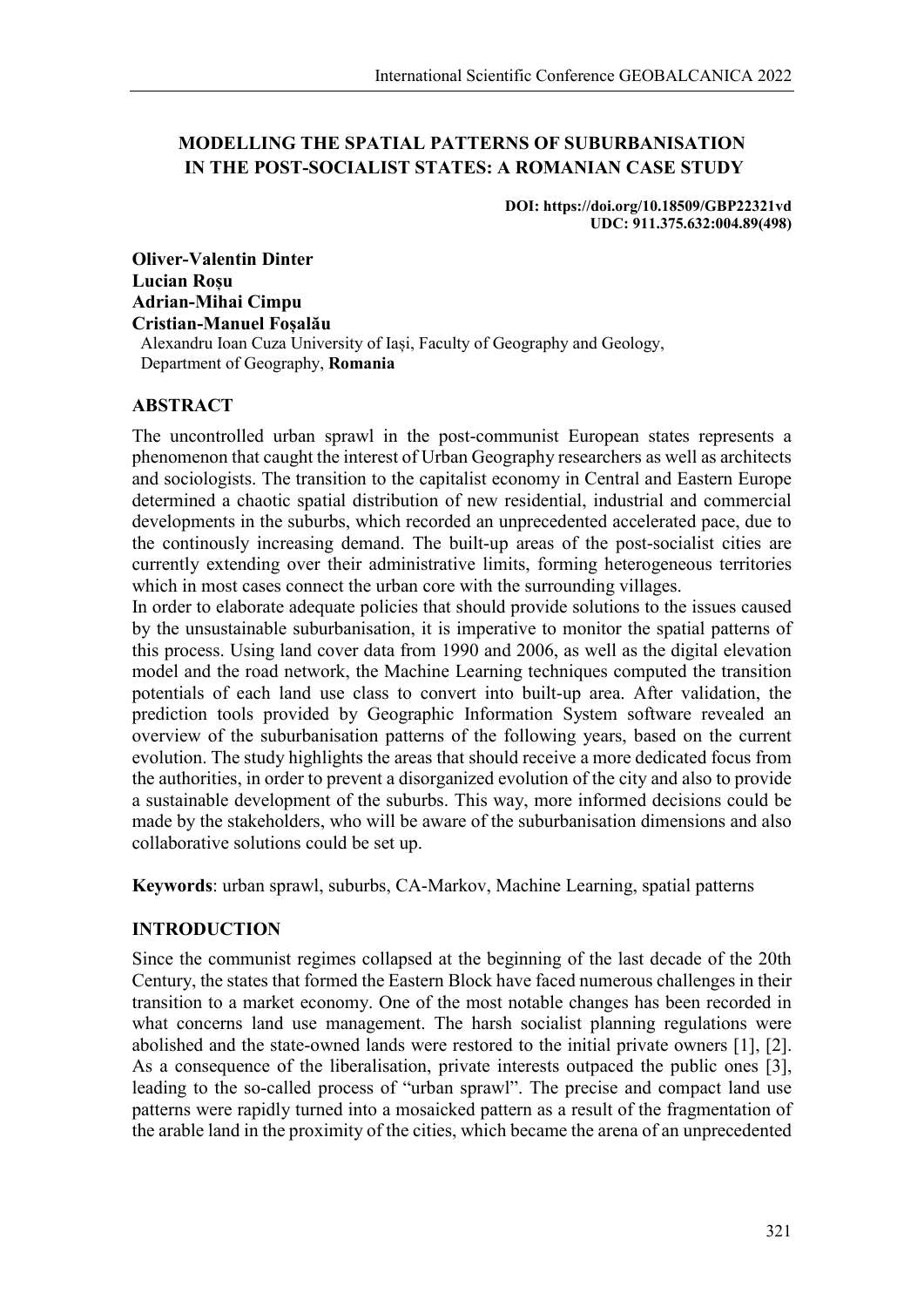transformation into built-up land in order to fulfil "the demand for housing that had accumulated during the socialist years" [4].

As second-tier cities exert a considerable influence on the region, they attract numerous people, implicitly increasing the demand for housing. As a result, the new individual and collective suburban residential developments, alongside with industrial and commercial buildings have emerged along the main roads, creating heterogeneous areas connected to the urban core [4] which in most cases link cities and villages, inheriting features of both settlement types. Initially perceived as territories of open green areas, offering opportunities of relaxation and leisure [5], the suburbs fail in most cases to provide basic urban facilities (health, education, transport, infrastructure etc.) and impact the environment [6]. While the urban growth rate records high levels, leading to a densification of residential space, this paper aims to predict the patterns of suburbanisation for the year 2030 in the city of Iași by monitoring the post-socialist trends of built-up area expansion, using Machine Learning algorithms. This way, it will be possible to forecast the future situation if no action is taken in order to improve the spatial planning documents and management, while the legislative void is being maintained. Therefore, planners and public authorities would get an insight of the areas that are at the risk of suburbanisation and will be able to act consciously in order to impose restrictions and plan future investments in various facilities [6], while creating or modifying policies and processes that will diminish the negative effects of unsustainable urban growth [4].

#### **THEORY**

The predictions of the urban growth patterns are performed using various techniques of forecasting land use changes. As the suburbanization represents a complex process, triggered by a series of politic, economic, social, cultural and spatial drivers that shaped the landscape in an unprecedented manner, the models that have been used by scholars take into consideration spatial data as land use raster maps on one side and explanatory factors that determined the past and current built-up space patterns on the other side [6]. Therefore, the model is trained by learning the input and the output data, in order to provide the desired results in accordance with "all possible inputs" [7]. The most common models used in forecasting land use changes are represented by statistical models, neural networks and cellular models [8] [9].

Artificial neural networks, designed after the neurons' interconnecting system and the brain's capacity to "observe relationships in data" [10]. Pijanowski et. al. [10] performed this type of model in Michigan's Grand Traverse Bay Watershed, placing it in the category of regression-type models. Using 10 predictor variables, the model had a 46% predictive ability, while the preliminary tests revealed that the high quality views represented the most decisive factor of the urbanisation in the given study area [10].

Cellular Automata models are focused, as the name suggests, on the interaction between cells that incorporate temporal and spatial information, making it a reliable option for "dynamic simulation" [11]. Moreover, these cells also take into account the values recorded in the neighbourhood [11] being one of the most used urban growth models [9]. The results of the CA model implemented by Iacob et. al. [12] on two Romanian secondtier cities (Cluj-Napoca and Iași) reveal the perpetuation of the chaotic urban sprawl patterns, leading to the incorporation of some municipalities into the surface of Iași city [12].

Markov analysis is able to perform predictions of the future state of the land by taking into consideration "the states", as well as "the rates of conversion between land-use types"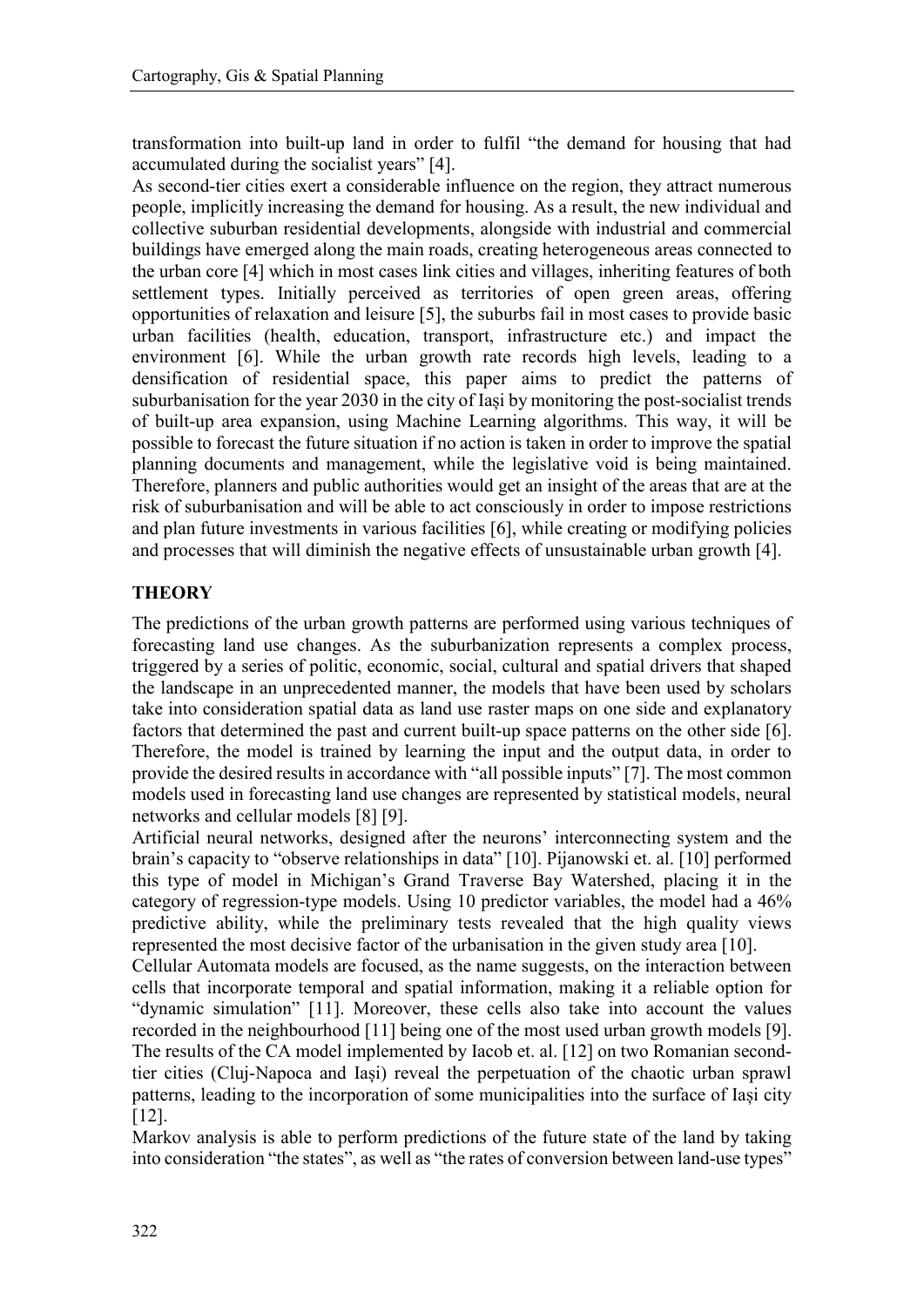[8], [11]. As being a statistical tool [9], with a quantitative focus in prediction by analysing trends, but lacking spatial capabilities [8], [9], [11]. Markov analysis is combined with Cellular Automata, developing the CA-Markov which is widely used in urban growth studies. Being a hybrid method, it inherits the capabilities of monitoring the temporal dynamic and probabilities of the land use change from the Markov model, while the Cellular Automata offers a spatial context, all in a GIS environment, which indicates the initial states, "parameterize M-CA model, to calculate transition probabilities and determine the neighbourhood rules" [9] Using land use maps from satellite images of 1989 and 2011, Nouri et. al. [9] use the CA-Markov model in order to predict the land use patterns for 2021, which reveal the necessity of implementing policies for environmental protection.

# **DATA & METHODS**

The city of Iași and its metropolitan area houses around 500 thousands people, being one of Romania's second-tier cities. The capitalist economic development completely reshaped the strict urban borders, creating a scattered pattern of the built-up area in most of its peripheral zones, mostly former agricultural lots (cereals, orchards, vineyards etc.) being converted into built-up areas. Being the second most populous city at the end of the communist era, Iasi has maintained its rank by continuously attracting people from the North East Region due to the social, economic and educational facilities [13]. Awarded as the "Emerging City of the Year'' in 2018, it has experienced numerous investments in industrial, residential and commercial sites, mostly located outside the administrative limits and along the main roads and extending further from these main transport routes.

As the chaotic development is the result of the lack of local spatial planning documents and the lack of respecting the national laws, developers being driven by the profit opportunities, the new created areas are far from being sustainable. The inexistence of basic urban facilities increases the dependency to the urban core, generating daily traffic flows from the suburbs to the city, which leads to a monocentric system rather than to a polycentric one [14].

Considering all of the above, this study analyses the suburbanization trends of Iasi city in order to predict the future patterns of this phenomena. We will then be able to detect the next real estate "booms" and authorities will be able to prevent the risks of conflicts similar to the ones that nowadays govern this area.

In order to reach the goal of the study, two types of data were needed to perform the CA-Markov Model, which will set the probability of a pixel belonging to a specific land use type to change its category [8].

First of all, two past land use raster data were required as a base for implementing the model. We have selected the Corine Land Cover data from Copernicus for the years 1990 and 2006. Then, the same type of data was acquired for the year 2012 in order to validate the prediction results. Using ArcGIS Pro software, the land use subclasses were merged and reclassified in order to obtain 5 main land use classes as follows: built-up areas, arable land, forests, wetlands and water bodies. Then, the vector data was converted into raster data, which is mandatory in performing the CA-Markov model as data at pixel level needs to be provided.

Secondly, as urban sprawl patterns are driven by several factors, some of them were included in our simulations as explanatory variables in order to improve the accuracy [15]. It is important to mention that only spatial drivers were taken into account as they could be represented at pixel level: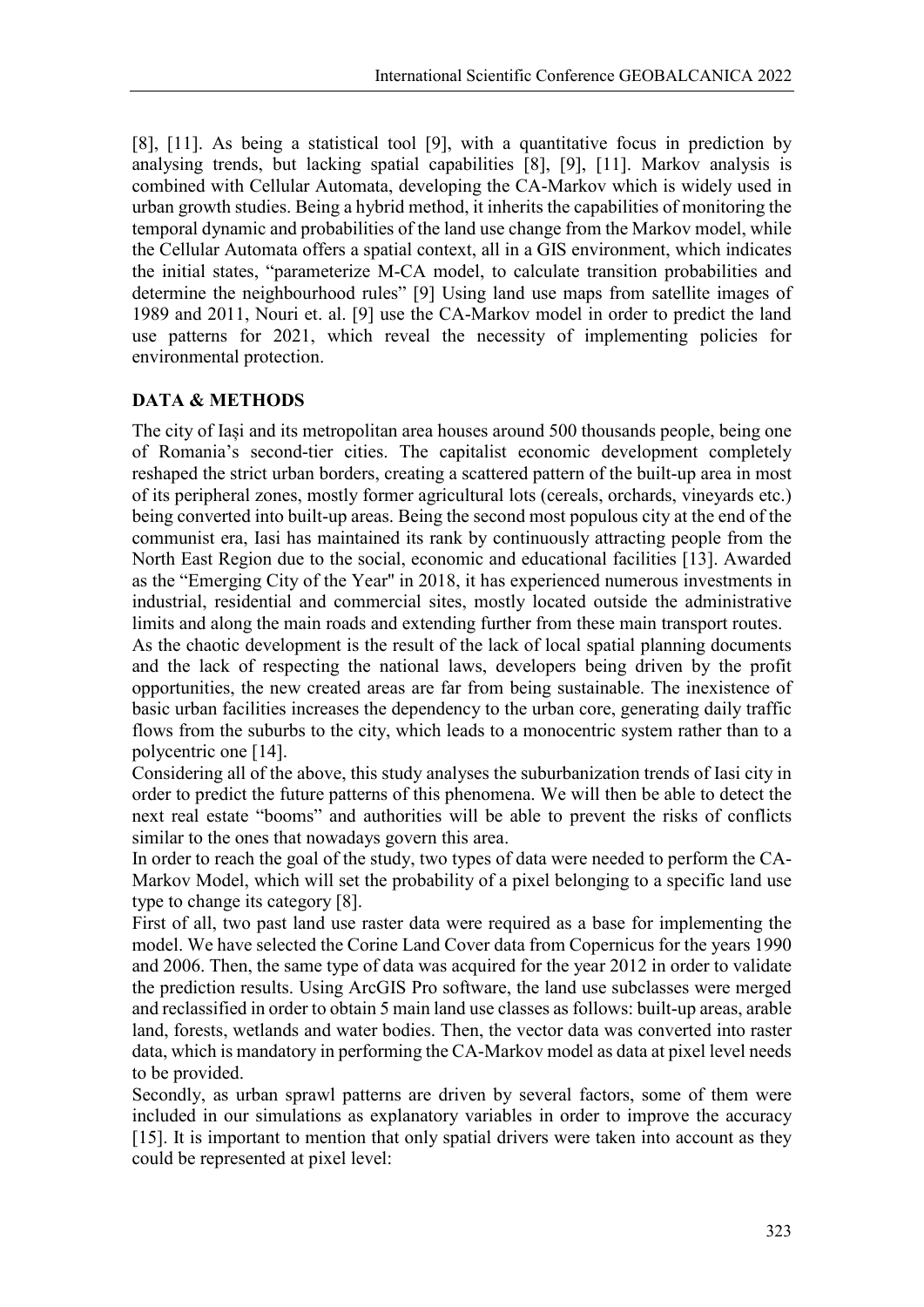- Proximity to roads: each pixel were given a specific value as urban sprawl probability decreasing within the distance from the transport routes. Euclidean Distance tool was used in ArcGIS Pro;
- Proximity to built-up area: the same geoprocessing as for the proximity to roads;
- Digital Elevation Model: ASTER Global DEM was obtained from NASA's Earth Data which is used to explain the probability of built-up development depending on the terrain's features;
- Transition potential of selected land use classes to convert into built-up area, assessed by the Multi-Layer Perceptron (MLP) neural network in TerrSet.

All the rasters obtained were further processed using ERDAS Image in order to prepare the data to be included in the Land Change Modeller tool provided by TerrSet. The last mentioned software represents the GIS environment that uses the CA-Markov model in order to predict the spatial land use patterns for 2012. Using the above-mentioned data as input, relationships between layers were assessed and established using Multi-Layer Perceptron (MLP) neural network [16], generating trends that aided in achieving the goal of the study. These trends depend on the identified rates of transition potential which were calculated from the observed patterns of conversion of the selected land use classes into built-up land. Once the predicted land use is obtained, the software compares it with the actual land use data from 2012 to validate it, while images for the year 2030 are further being generated following the same trend.



#### **RESULTS & DISCUSSION**

**Figure 1**. Land use conversion into built-up area in Iași city.

Analysing the land use classes that have contributed more to the conversion into built-up land, former agricultural areas have represented the arena of land trading since the last decade of the previous century, with 1790 hectares out of almost 1950 that were transformed into artificial surface. This represents the result of the land restitution to private owners, who chose to sell their lots rather than investing into agriculture. It could be easily observed that the most traded areas are located in the southwestern as well as in the western parts of the city. Most of these converted lots tend to form clusters in the vicinity of main roads and extend along them, linking the urban core with adjacent rural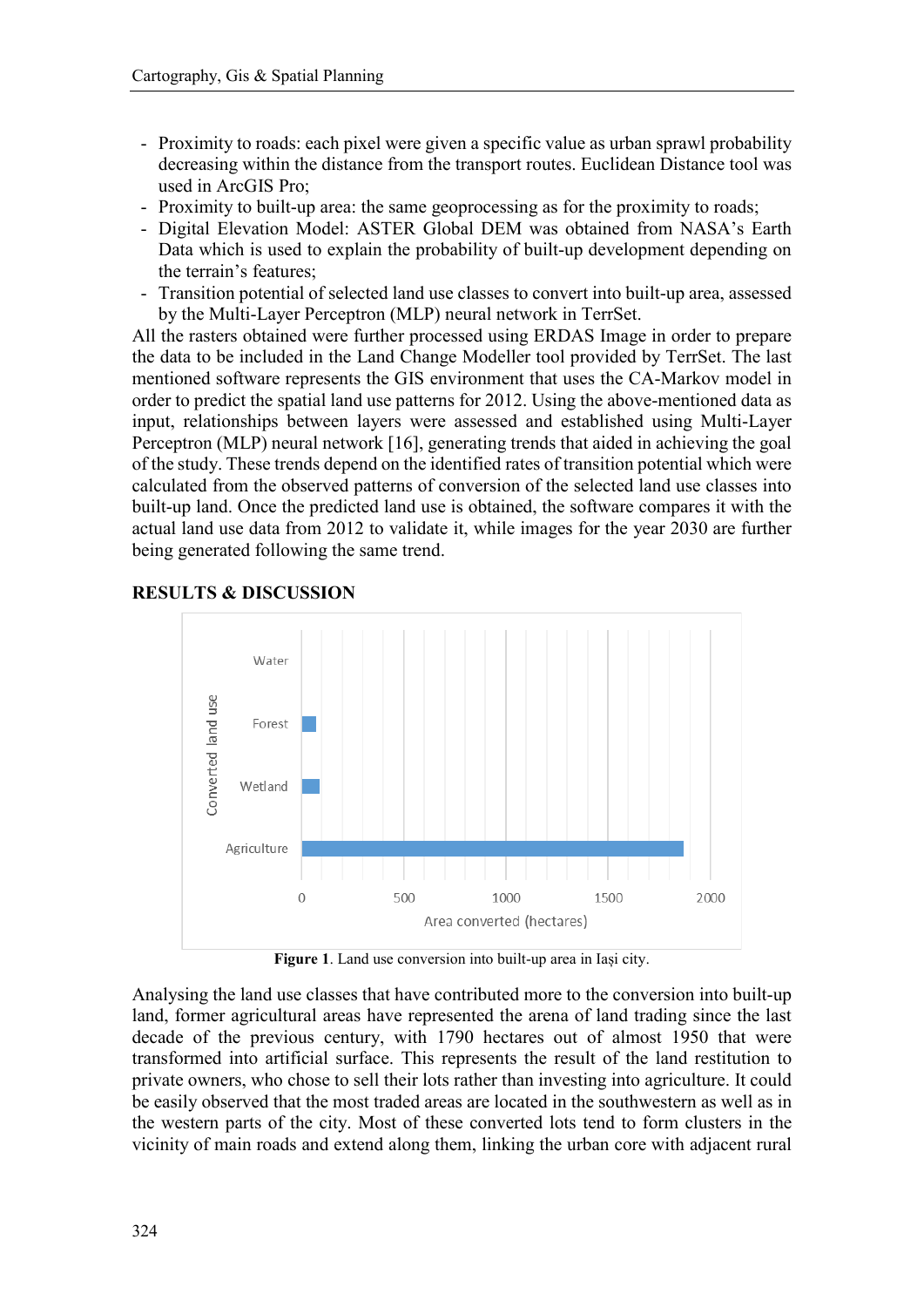municipalities, which recorded spectacular increases in terms of population. The high availability of this type of land and the ease of conversion compared with the wetlands (less than 90 hectares converted into urban land), forests (70 hectares that were adjacent to the border of the built-up area in 1990) or water, which is impossible or requires major investments for conversion into built-up land. It is a high probability that the above mentioned surface areas may differ as a result of different pixel classification as well as the technology of surface generalisation of Corine Land Cover data.



**Figure 2**. Former land use in 1990 which transformed into built-up land in 2006.

| Model                                       |       |        | Accuracy (%)  Skill measure  Influence order |
|---------------------------------------------|-------|--------|----------------------------------------------|
| With all variables                          | 60.84 | 0.4778 | N/A                                          |
| Proximity to roads                          | 60.61 | 0.4748 | 6 (least influential)                        |
| Agriculture land transition potential 55.23 |       | 0.4031 | 14                                           |
| Overall transition potential                | 35.09 | 0.1346 | 1 (most influential)                         |
| Proximity to built-up area                  | 60.45 | 0.4727 | 5                                            |
| Forest transition potential                 | 53.79 | 0.3838 |                                              |
| Digital Elevation Model                     | 51.96 | 0.3594 |                                              |

**Table 1**. Variables used in the Multi-Layer Perceptron (MLP) neural network.

The above table accounts for the variables included in the Multi-Layer Perceptron (MLP) neural network, which is used in the training of the model in order to prepare it for the possible outputs in terms of prediction. Based on the changes recorded by land use classes (which are the dependent variables) between 1990 and 2006, the neural network is able to make connections by assessing the transition potential for each raster cell. Therefore, each explanatory variable is evaluated and gets assigned a rank, depending on its role and importance in determining a land use change into urban. Several models (over 15) were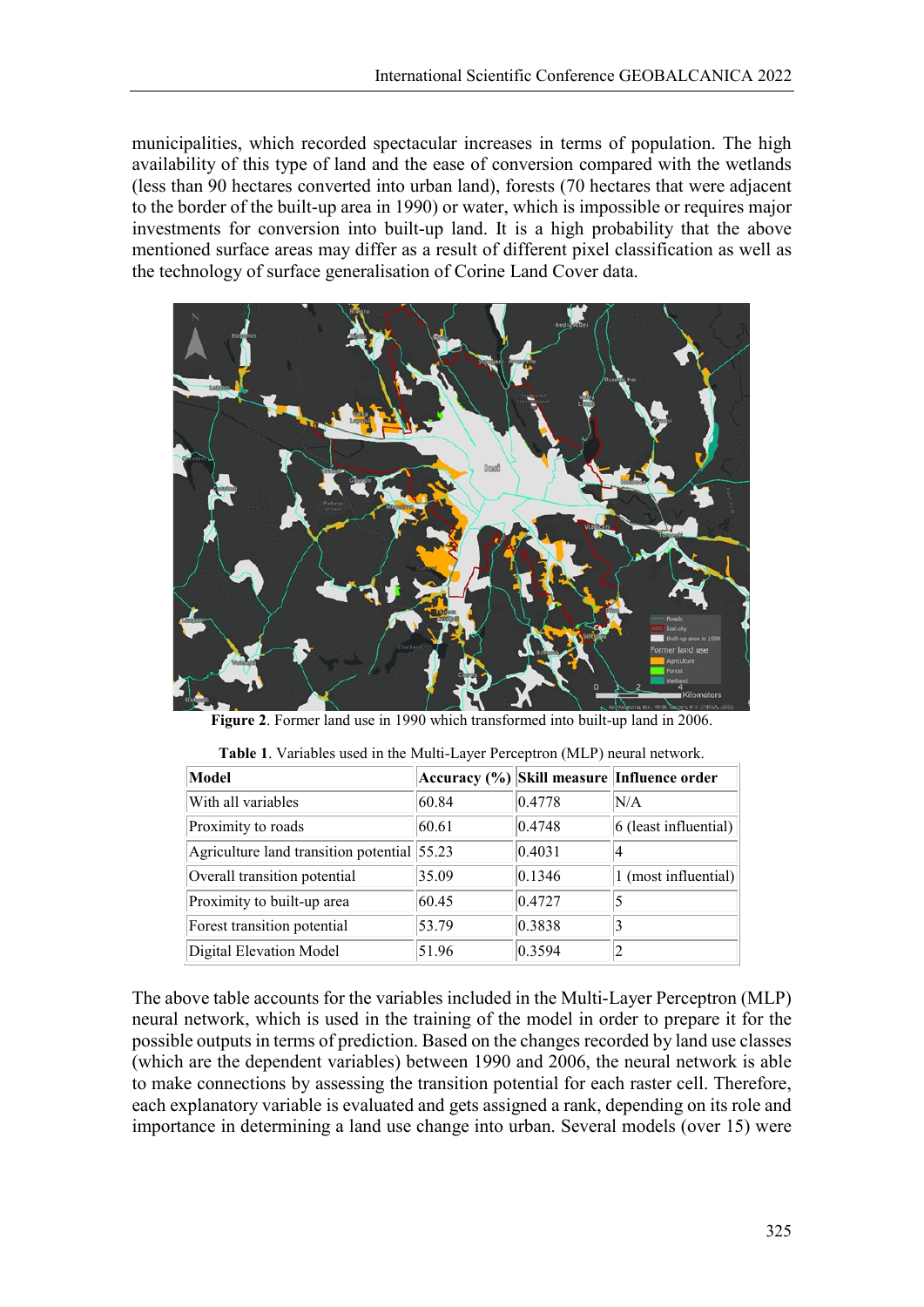run by including and excluding variables in order to obtain the best accuracy (60.84% in this case).

As expected, the transition potentials computed by the MLP based on the land use data from 1990 and 2006 represent the base of the model training, ranking 1, 3 and 4 within the explanatory variables. The absence of only one of these 3 variables could reduce the overall accuracy of the model with 5 to 25 percent. The transition potentials were calculated by analysing the trends of change recorded by land use cells that experienced conversion into built-up land, considering the values of the neighbourhood as well in order to gain spatial coherence for the possible outputs that will be generated. Trends of potential transition were generated for the other variables, the most notable influence being exerted by the Digital Elevation Model, which is relevant in explaining the patterns of urban sprawl depending on the particularities of the terrain. Even if the roads have guided the directions of urban growth, their proximity have the lowest influence in this process because of the lower availability of land bordering them, spatial patterns of builtup area tending to scatter chaotically further from roads, in undeveloped and inaccessible sites, which lack basic infrastructure in terms of transport and utilities due to the inexistent spatial management. The lack of spatial coherence is also proven by the low influence of the proximity to the built-up area.



**Figure 3.** Predicted urban sprawl for 2030.

The land use prediction results for 2012 has revealed quite accurate results of built-up area expansion in the vicinity of the existent urban core in 2006. More precisely, it has performed the best accuracy in predicting expansion into the gaps of the built-up space (either between the urban and rural surface or inside rural areas), which have been reported as filled by the model, overlapping the 2012 land cover data. However, it showed modest results in predicting growth in some areas, focusing its highest potential in the western suburban area, which tended to be overestimated. Overall. The estimated builtup area was 4.5% higher than in reality. Therefore, the prediction for 2030 depicts a considerable growth in this direction, which might be confirmed by the ongoing and future private developments into industrial platforms and also the announced public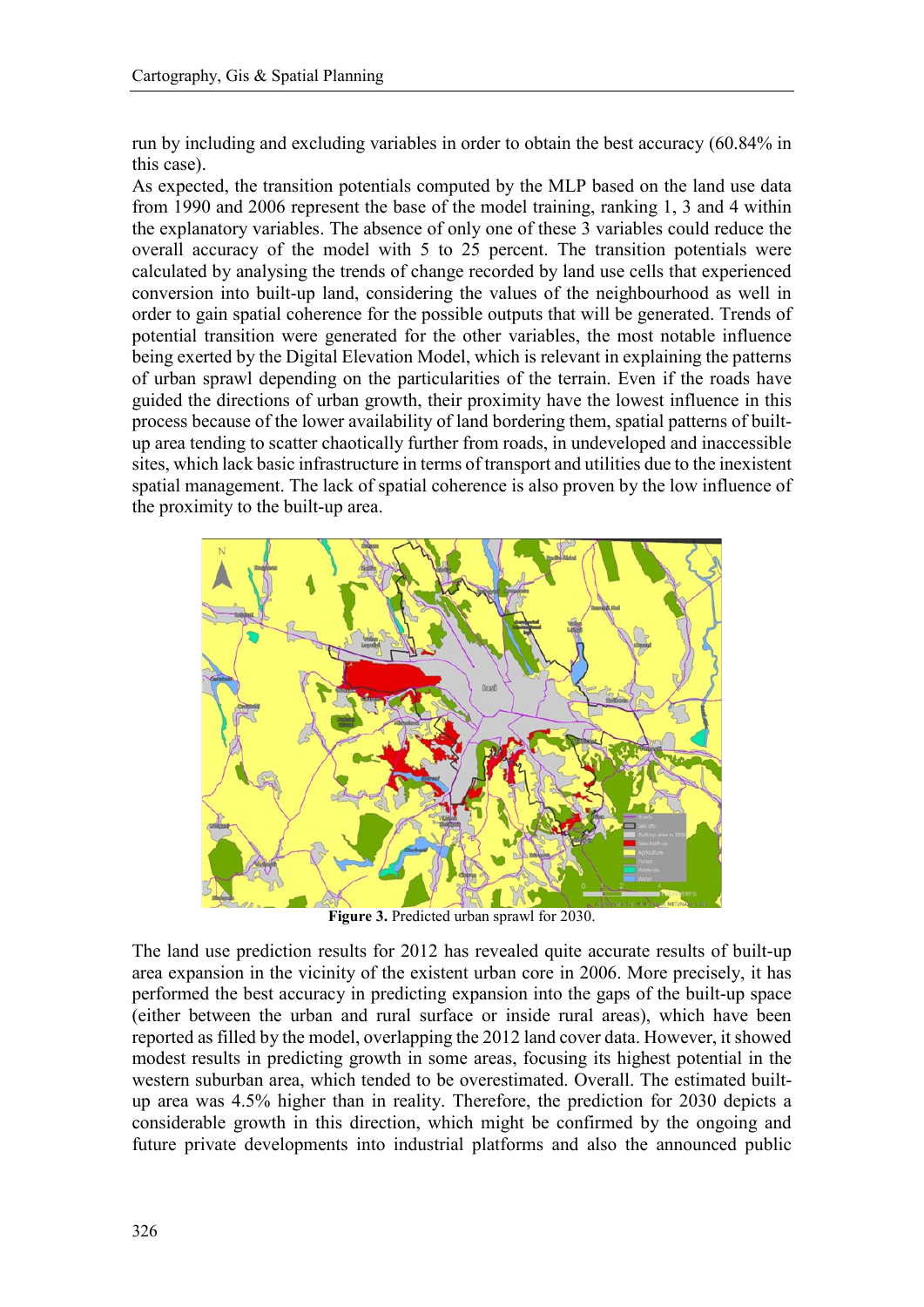investments into a new road that will improve the accessibility. The other categories of land use changes have been considered by the model but haven't recorded considerable amounts of conversion, as confirmed by the land use data (differences between 1-5%).

As it could be seen in the map that was generated for the year 2030, the city will continue to expand in areas that were formerly occupied by land for agriculture. The model predicts that the scattered pattern will perpetuate and the competition for the undeveloped lots of arable land between already built sites will intensify due to the increasing demand for land for buildings. As a result, the suburban land will become a contiguous extended area. Therefore, rural municipalities in the southern, western and southwestern parts will be completely absorbed by the city, even though they present completely different features, landscape and facilities.

The role of the roads in suburbanisation is also confirmed in this case as two stripes of potential development are identified in the southern part of the city, extending over the administrative limit of Iasi municipality by following the transport routes. In the south of Miroslava village, the built-up area is sprawling along the road and scatters on multiple sides, connecting in the end with three other rural settlements. This case is relevant to be mentioned as this type of suburbanisation process is displayed completely outside the urban area, questioning the availability of land lots in the proximity of the urban core in the southern, western and southwestern parts.

One of the limitations of the model is that it may concentrate the highest transition potential on some areas, focusing on the territories with high suitability as in the case of the western part of the city, in the vicinity of Valea Lupului municipality, where a large portion of flat agriculture land was identified. Therefore, other areas (for example, the northwestern part of the city) which recorded a high pace of development between 1990 and 2006 has almost been neglected by the model.

# **CONCLUSION**

Having all of the above considered, the CA-Markov model predicted a considerable amount of changes for the year 2030. Computed by accounting the trends of land use change to built-up area from 1990 to 2006 and then validated using the land use data from 2012, it offers an overview of the consequences implied by the lack of spatial management for suburban areas. Therefore, in order to prevent unsustainable urban development, public policies especially designed for these emerging territories must be enacted.

As the private investments in housing, industrial and commercial sites are continuously being developed due to the high demand, the weight center of population will tend to slide to the southwest, while the weight center of the facilities will stagnate if no action from local authorities is taken in order to anticipate these movements. The people that will inhabit the sites foreseen by the model will need to depend on the city's facilities as health and educational services, leisure activities or even daily needs (groceries or other types of shops). In a society where the tendency to the 15-minute city is becoming more clearly visible, pointing on the necessity of reaching a wide range of facilities within 15-minute walking or cycling from the resident's home, the suburbs are not able to provide these facilities without the intervention the authorities or the collaboration between them and private actors. Moreover, these territories currently lack pedestrian amenities, therefore the use of personal cars is indispensable, leading to an increasing pressure on the road network. The pressure is also exerted on the utilities networks, which are limited and cannot satisfy the increasing demand without prior investments. The actual situation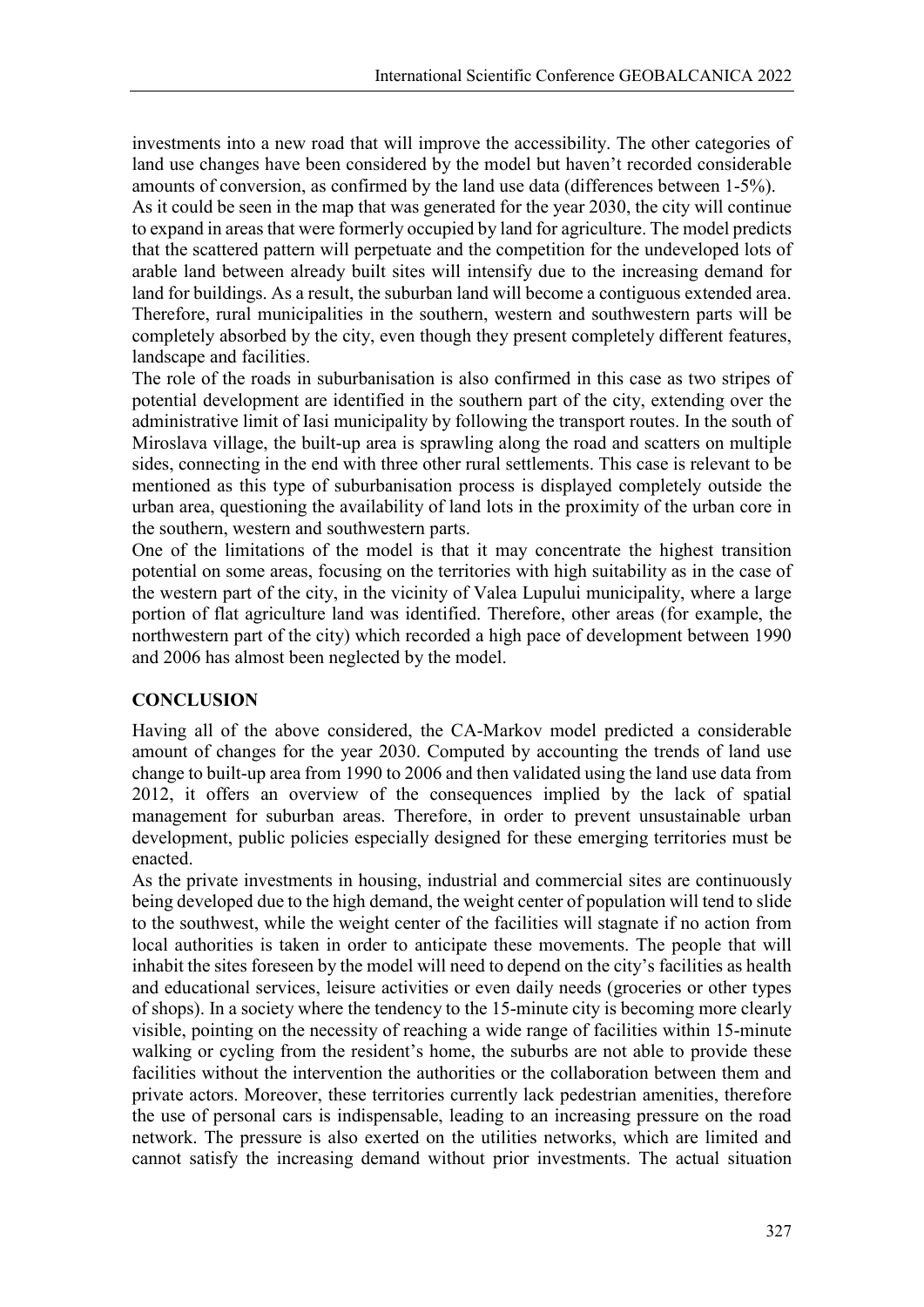shows that buildings are built before connection to utilities. If this process continues its unsustainable path, it will likely become impossible for the new areas to benefit from these amenities in the near future.

The expansion of the built-up area in the vicinity of the forests is forecasted by the CA-Markov model for 2030. As the ratio between artificial and natural surfaces is constantly increasing, environmental policies are fundamental to protect the forests and to encourage the implementation of green belts, which will also prevent the urban sprawl as well as the risk of landslides.

As the suburbs are disposed between the city and the surrounding rural municipalities and the model predicts a contiguous rural-urban territory, the collaboration between local authorities should become a priority in order to elaborate mutual policies that will harmonize the development of the territory in order to achieve the sustainability of suburban areas.

## **REFERENCES**

[1] Ianoș, I., Sirodoev, I., Pascariu G. Land-Use Conflicts and Environmental Policies in Two Post-Socialist Urban Agglomerations: Bucharest and Chişinău, Carpathian Journal of Earth and Environmental Sciences, Romania, vol. 7, no. 4, pp 125-136, 2012;

[2] Leetmaa, K., Tammaru, T. Suburbanization in Countries in Transition: Destinations of Suburbanizers in the Tallinn Metropolitan Area, Geografiska Annaler. Series B, Human Geography, Sweden, vol. 89, no.2 pp 127-146, 2007;

[3] Derer, P. Urbanism in transition, Urbanism – new series, 7-8, 128, 2010;

[4] Stanilov, K., Sykora, L., (eds.) Confronting Suburbanization: Urban Decentralization in Postsocialist Central and Eastern Europe, Studies in Urban and Social Change, U.S.A, ISBN: 978- 1- 4051-8548-6, 2014;

[5] Stan O. M. Construcţia neo-ruralului la porţile oraşului: Vectorii satisfacţiei rezidenţiale în suburbiile emergente [The construction of the new rural at the city gates: vectors of residential satisfaction in emerging suburbs]. Sociologie Românească, Romania. vol.10, no.1, pp. 89-114, 2012;

[6] Gomez, J.A., Patino, J.E., Duque, J.C., Passos, S. Spatiotemporal Modeling of Urban Growth Using Machine Learning, Remote Sensing, vol. 12, 2019;

[7] Jordan, M.I., Mitchell, T.M., Machine learning: Trends, Perspectives, and Prospects, Science, vol. 349, no. 6245, 2015;

[8] Subedi, P., Subedi, K., Thapa, B. Application of a Hybrid Cellular Automaton – Markov (CA-Markov) Model in Land-Use Change Prediction: A Case Study of Saddle Creek Drainage Basin, Florida, Applied Ecology and Environmental Sciences, vol.1, no.6, pp. 126-132, 2013;

[9] Nouri, J., Gharagozlou, A., Arjmandi, R., Faryadi, S., Adl, M. Predicting Urban Land Use Changes Using a CA–Markov Model, Arab Journal of Science and Engineering, vol.39, pp.5565- 5573, 2014;

[10] Pijanowski, B.C., Brown, D.G., Shellito, B.A., Manik, G.A., Using neural networks and GIS to forecast land use changes: a Land Transformation Model, Computers, Environment and Urban Systems, vol. 26, pp.553-575, 2002.

[11] Sang, L., Zhang, C., Yang, J., Zhu D., Yun W. Simulation of land use spatial pattern of towns and villages based on CA–Markov model, Mathematical and Computer Modelling, vol. 54, pp.938-943, 2011;

[12] Iacob C., Roşu L., Blăgeanu A. Cellular automata for urban growth. Geographica Timisiensis, Romania, pp. 79-88, 2012.